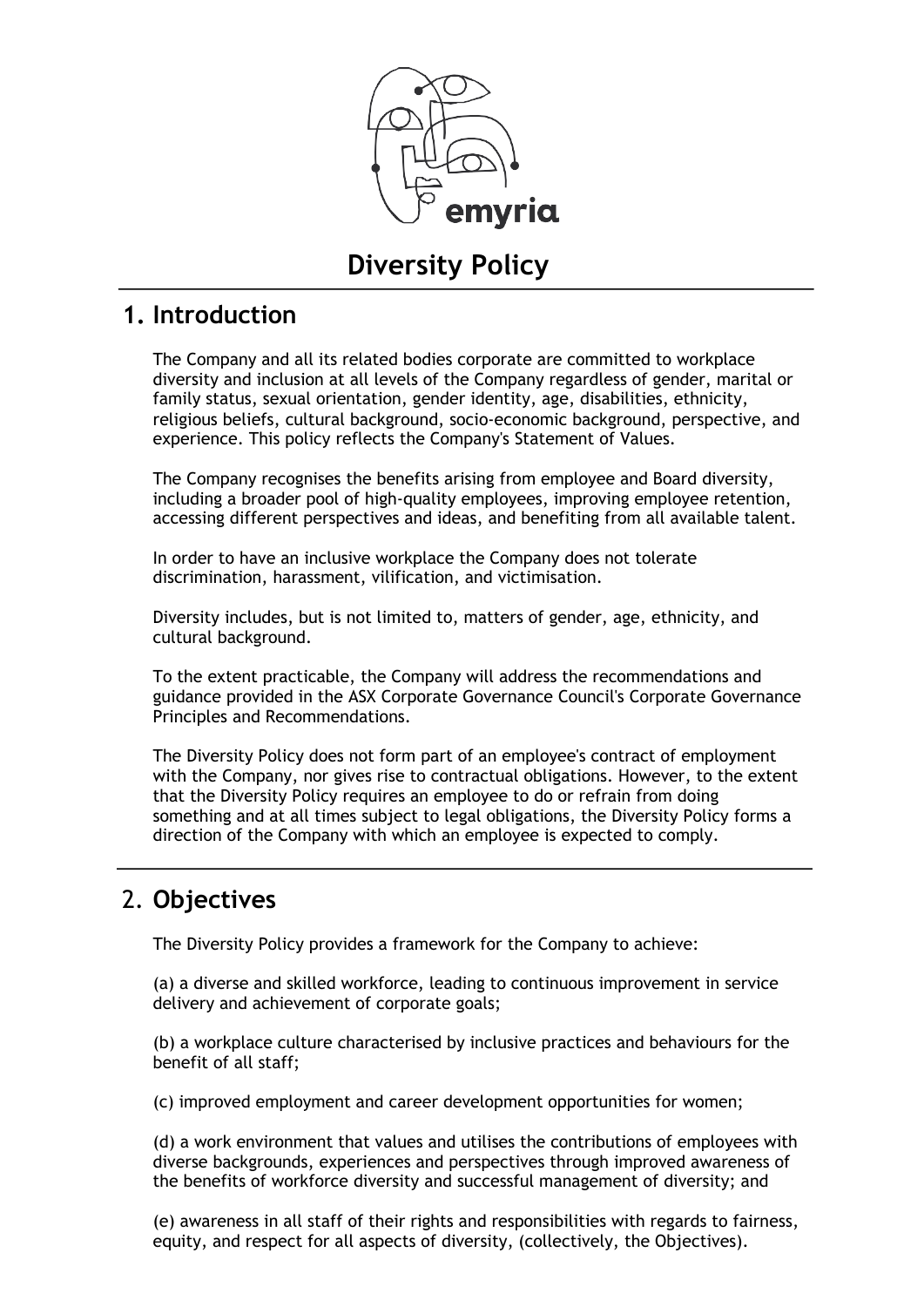The Diversity Policy does not impose on the Company, its directors, officers, agents or employee any obligation to engage in, or justification for engaging in, any conduct which is illegal or contrary to any anti-discrimination or equal employment opportunity legislation or laws in any State or Territory of Australia or of any foreign jurisdiction.

## 3. **Responsibilities**

#### **3.1 The Board's commitment**

The Board is committed to workplace diversity, with a particular focus on supporting the representation of women at the senior level of the Company and on the Board.

If Measurable Objectives are set, the Board is responsible for developing strategies to meet and monitor them through the monitoring, evaluation and reporting mechanisms listed below.

If Measurable Objectives are set, they will include Measurable Objectives for achieving gender diversity and monitor their achievement.

The Board will conduct all Board appointment processes in a manner that promotes gender diversity, including establishing a structured approach for identifying a pool of candidates, using external experts where necessary.

#### **3.2 Strategies**

The Company's diversity strategies include:

(a) recruiting from a diverse pool of candidates for all positions, including senior management and the Board;

(b) the requirement of at least one female candidate to be shortlisted for all appointments including executive and Board positions if a suitably qualified candidate exists in the applications;

(c) reviewing succession plans to ensure an appropriate focus on diversity;

(d) identifying specific factors to take account of in recruitment and selection processes to encourage diversity;

(e) developing programs to develop a broader pool of skilled and experienced senior management and Board candidates, including, workplace development programs, mentoring programs and targeted training and development;

(f) provide opportunities for employees on extended parental leave to maintain their connection to the entity;

(g) developing a culture which takes account of domestic responsibilities of employees; and

(h) any other strategies the Board develops from time to time.

### 4. **Monitoring and evaluation**

(a) The Chair will monitor the scope and currency of this policy.